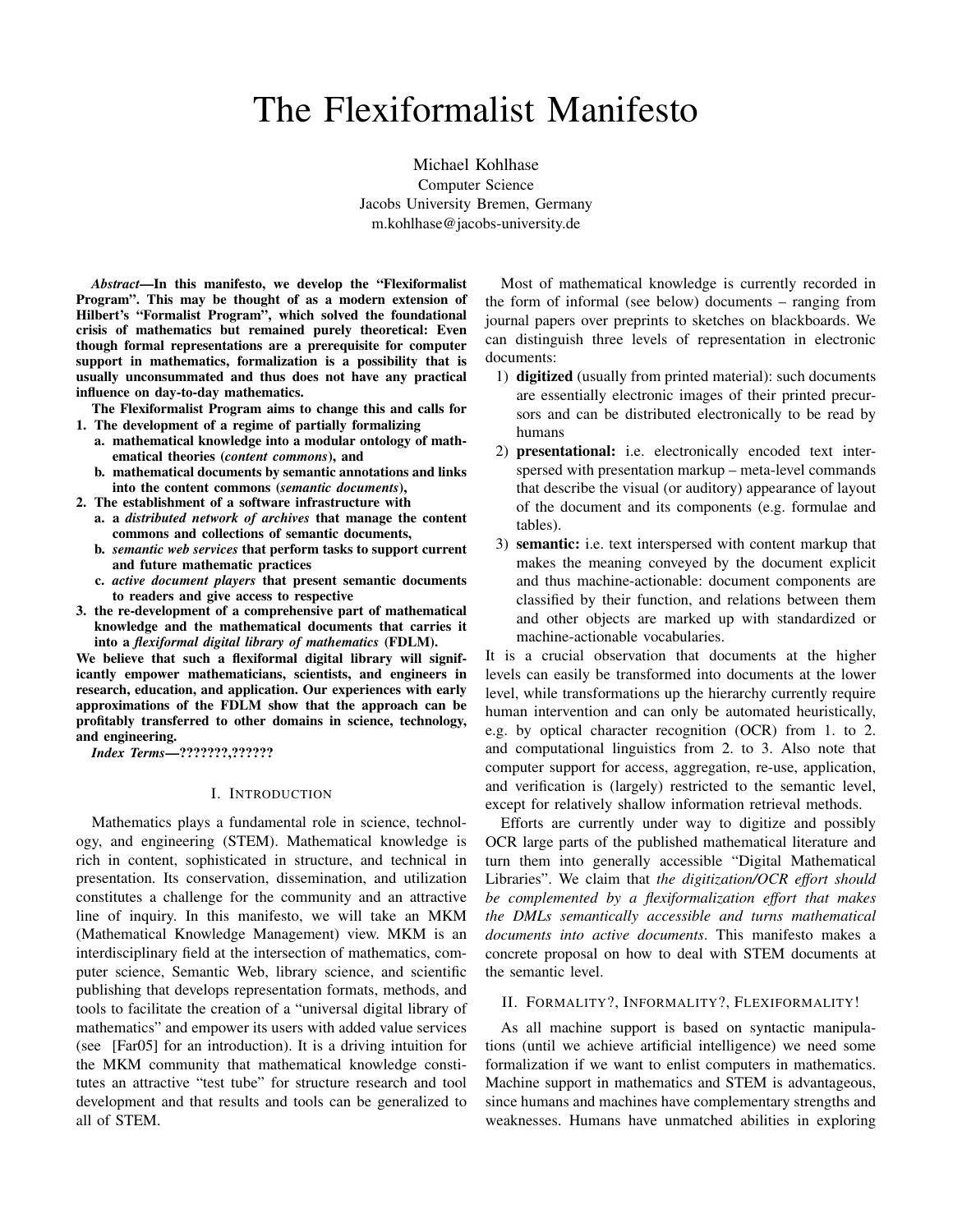mathematical theories while developing deep insights into the key properties and inherent invariants, which allow them to conjecture key statements and drive proofs via accurate intuitions. Machines excel at systematic analysis of large structures – e.g. for verifying large and convoluted proofs or indexing large datasets for search. We claim that mathematics research and application will be strongest, if we employ a combination of human and machine strengths. In particular, machine support will allow us to break the *one-brain barrier of STEM research and application* – to progress and make connections, all relevant knowledge must be co-located in one brain.

To start off our discussion, we recap the notions of formal informal representations in mathematics.

# *A. Formality*

Since the foundation debate in mathematics almost a century ago, "formal mathematics" has been defined as comprising reifications of mathematical knowledge expressed in a "formal system", i.e. in a well-defined logical language with a syntactic proof system, where grammaticality of expressions and the verification of proofs is decidable. Moreover, formal systems are usually expected to have a well-defined model theory, into which expressions interpreted compositionally.

Formal developments of mathematics fix a foundation: a logical system  $\mathcal L$  and a foundational theory  $\mathcal F$ , e.g. firstorder logic with descriptions and ZFC set theory. Based on this foundation, mathematical objects are specified via axioms and/or definitions (special  $\mathcal{L}$ -expressions), and their properties stated in form of "assertions"  $(L$ -expressions again) which are justified by proofs (again  $\mathcal L$  expressions; we assume  $\mathcal L$ to contain a proof system).

These concepts were developed in Hilbert's "Formalist Program" which established that all of contemporary mathematics could in principle be formalized in first-order logic and axiomatic set theory (the commonly accepted foundation of mathematics). Contrary to the aim of Hilbert's program, it was also established that foundations cannot be complete (all valid statements can be proven in  $\mathcal{L}$ ) and no foundation can be proven consistent – inconsistency would render all statements true and the foundation useless. These foundational constraints notwithstanding various foundations of mathematics<sup>1</sup> have remained empirically without contradictions for almost a century.

Note that we can also view programming languages as foundations for mathematical objects, they also provide base vocabularies for expressing mathematical objects, but favor operational aspects of meaning over set-theoretic models and apply these to the automation of simplification and computation rather than that of inference and entailment. The last decades have seen the development of foundations that integrate computation and inference in a single foundation; the calculus of inductive constructions [BC04] is a particularly influential example that integrates computation into constructive logic and the SPAD/Aldor [JS92] one that integrates axiomatics into computation.

#### *B. Informality*

In the sense above, almost all mathematical documents are informal in at least four ways:

- I1. *The foundation is unspecified*: mathematical documents usually leave the foundation open.
- I2. *The language is informal*: mathematical vernacular is a mixture of natural language with formulae and discourselevel cues on the epistemic status of text fragments (definition, theorem, proof, etc.). This is informal, as we do not have decision procedures for grammaticality or interpretation.
- I3. Even *formulae are informal*: as they are in presentation markup that specifies the layout, and not the logic/functional structure of the mathematical object or property represented. For instance  $f(a + b)$  could denote the application of a function  $f$  to the sum of  $a$  and  $b$  or the product of a scalar f with  $a + b$ .
- I4. *Context references are underspecified*: mathematical objects and concepts are often identified by name without making the references to context explicit. This applies both to the natural language part, the formulae, and at the statement level (citations of definitions, theorems, and proofs).

In a world, where mathematical documents are exclusively addressed at human readers, all of these informalities are features, not bugs, since they avoid spurious over-specifications (e.g. most foundations are essentially equivalent, and most arguments can be formalized into most foundations). The mathematical community has developed the standard of "*rigorous developments*" for the subset of documents that could be formalized in some foundation given enough resources.

But this underlying assumption of formalizability is almost never consummated in practice, even though (as we have argued above) this would be the prerequisite of machine support. We claim that there are two main reasons for this:

- P1. The services of symbolic software systems have largely been restricted to
	- *symbolic computation*, which restricts itself to the manipulation of (representations of) mathematical objects and largely ignores the levels of statements and theories, and
	- *proof verification*, which fixes a solved problem peer review works for all relevant mathematical results. Verification of safety-critical systems, whose properties can be expressed as mathematical statements and whose proofs are non-intuitive and massive in size are a different matter. There, formalization and machinesupport in proof-construction and -checking is already industrial practice.

In both cases formalization poses a problem as it becomes a difficult problem to decide whether the formalization corresponds to the initial, informally given problem.

<sup>&</sup>lt;sup>1</sup>Note that foundations need not be first-order set theories, but can be type theories (often constructive) or based on category theory.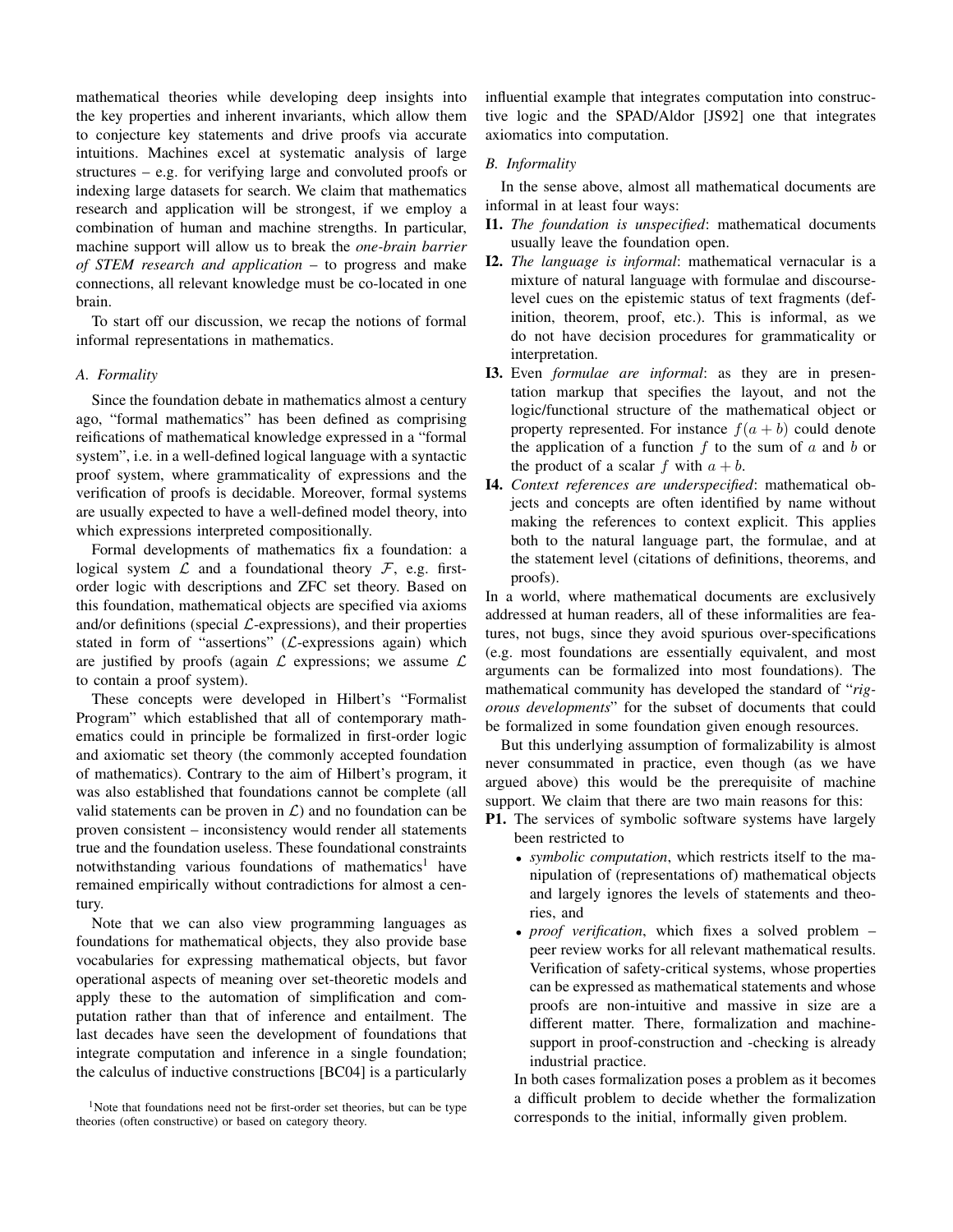

Fig. 1. Full Formalization vs. Flexiformalization

- P2. In particular, the significance of proofs in mathematical documents is two-fold: they not only act as a *certificate for validity*, but first and foremost as form of communication about the key properties and inherent invariants of the mathematical objects in question (see [Asp12] for a discussion). In fact the proofs are the main triggers of determining these properties and invariants.
- P3. The situation is compounded by the fact that formality is an all-or-nothing property, so formalization is a big investment since it has to overcome at least the four sources of informality shown above.

To solve P3, we need to develop a notion of graded formality, which allows multi-dimension, stepwise formalization, so that instead of having to fully formalize documents in one long jump documents can be incrementally made more formal to the desired level in a step-by-step process possibly involving multiple players (see Figure 1). But note that  $P_i$  are interrelated; we will discuss them in the next two sections starting with the last, since it is the most fundamental.

#### III. FLEXIFORMALITY

In [KK11] we have introduced the concept of *flexiforms* for representations of mathematical knowledge of flexible formality, and the concept of *flexiformalization* for any act of disambiguation by explicit markup.

We take the 'meaning' of a document to be the set of all of its possible formal representations. But even the space of fully formal reified mathematical knowledge is large and difficult to grasp — it contains all well-formed expressions in all logics, so we conceptualize it as a two-dimensional space  $\mathfrak{F}$ : Let  $\mathfrak{L}$ be the set of all logical systems, then the space  $\mathfrak F$  of formalizations can be constructed as  $\mathfrak{F} := \{ \langle \mathcal{L}, e \rangle \mid e \in \mathcal{L} \in \mathfrak{L} \},\$ and any formal representation as a point in  $\mathfrak{F}$ .

We consider documents as underspecified representations of formalizations, so for any document  $D$ , there is a set  $\mathcal{I}(D) \subseteq \mathfrak{F}$  it could be formalized as. Note that  $\mathcal{I}(D)$  is nonempty, since we postulate documents to be formalizable (in principle) and indeed  $\mathcal{I}(D)$  is usually quite large, since even



Fig. 2. Stepwise Flexiformalization of Documents

rigid mathematical documents omit many aspects and details of the formalizations. In particular, mathematical objects can be formalized in different logics, and in a given logic as different expressions — these include different concretizations of the concept as well as logically equivalent formulations of a concretization.

In Figure 2 we have depicted the space  $\mathfrak{F}$  as a plane on the right hand side, and alternative sequences of documents with their interpretations depicted as cones based in  $\mathfrak{F}$ . We understand this sequence as a *stepwise flexiformalization* process, beginning with a document D. In our example, each successive formalization step will fix certain formal aspects, restricting the set of possible formalizations further and further. Following this intuition we can define that a document  $D$  is more formal than D' (write  $D' \lll D$ ), iff  $\mathcal{I}(D) \subseteq \mathcal{I}(D')$ . This relation on documents and objects is a partial ordering relation (because the subset relation is) and provides an answer to the question of graded formality raised above. Fragments of a document D correspond to sub-formalizations of  $\mathcal{I}(D)$ , so we can extend the 'more formal than'-relation to document fragments and the objects of formalization.

#### IV. SEMANTIC SERVICES

To judge possible machine support for STEM research and application we need to realize that many services do not require full formalization (as computation and verification do in P1). For instance, screen readers for mathematical documents only require presentational markup of formulae, definition lookup (see below) or formula search only content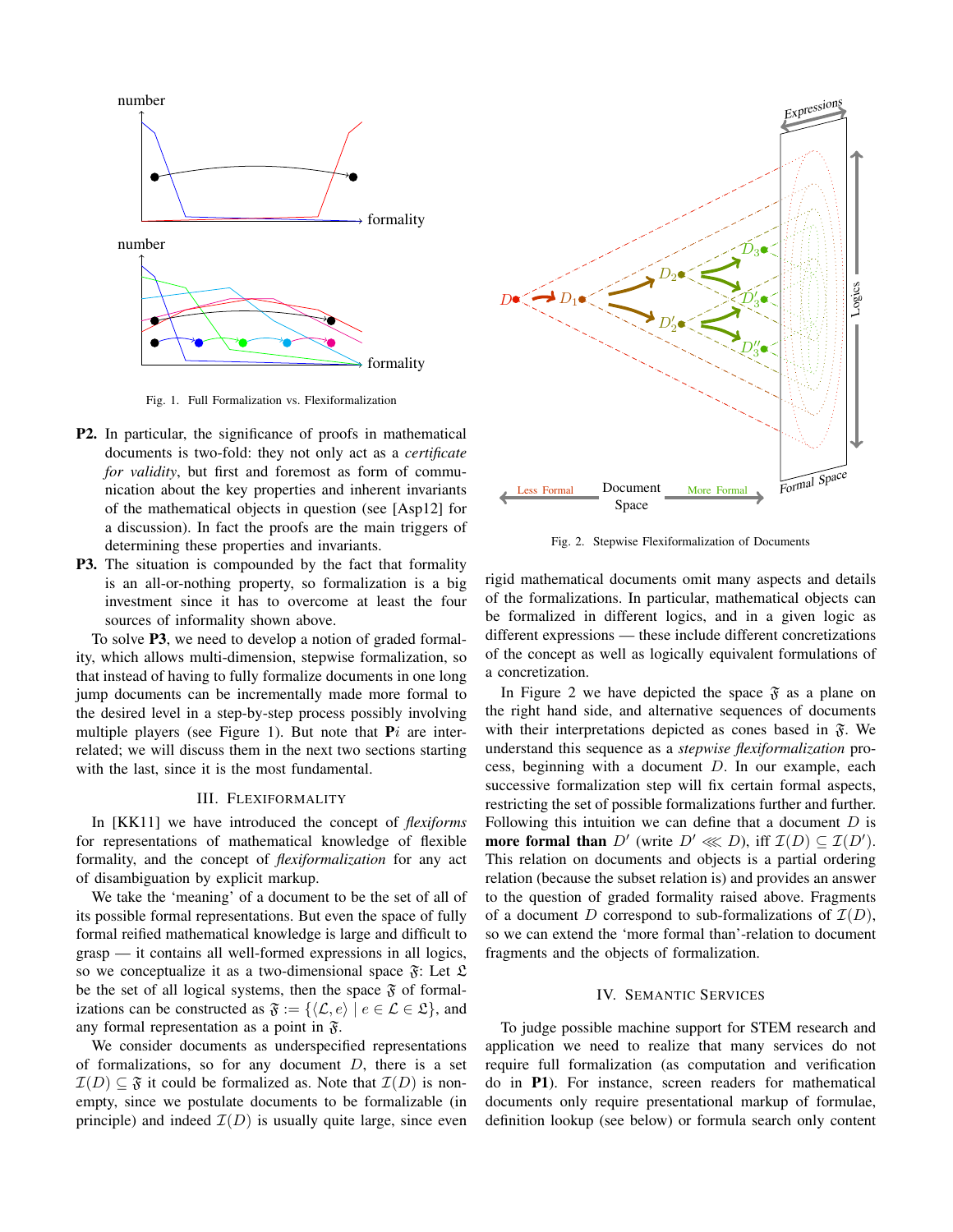

Fig. 3. Functionality of Flexiformal Services

markup<sup>2</sup>, and management of change an explicitly represented dependency relation. The full situation is probably best understood in terms of the diagram in Figure 3, where we graph the functionality of services against the level of formality of the documents/knowledge representation they act on. Semantic search can give a high return even on relatively informal documents. For instance the DBPedia system [Aue+07] gets by with screen-scraping Wikipedia fact boxes – here the systematic arrangement in the fact boxes serves as a kind of formalization from which RDF triples can be harvested, which can be used for querying via description logic inference systems. At the far other end of the scale we find systems like Wolfram Alpha [Wol], which is based on a full formalization of various knowledge sources in the Mathematica language<sup>3</sup> and can give answers that combine complex computations with chaining inferences. For change management, the situation is similar, but less pronounced, since any non-trivial method needs an explicitly represented dependency relation, so methods range from industrial requirements tracing [Jar98] to automated change management techniques in formal methods, e.g. [Aut+00; IR12]. On the other side of the (imaginary) diagonal of Figure 3 we have proof search and proof checking, where – somewhat counter-intuitively – the latter has a more convex gradient since proof search only requires the formalization of the conjecture, whereas in proof checking the proof has to be fully formalized as well.

# V. ACTIVE DOCUMENTS, SEMANTIC LIBRARIES

To enable an optimal collaboration between man and machine, we need at the same time to keep close to established workflows of mathematicians and give algorithms the explicit representations needed for computation. For the first goal we want to keep traditional documents as "user interfaces" and



Fig. 4. Active Documents Paradigm

augment them with embedded services that activate the content for interaction and adaption (we call such enhanced documents active documents). Whereas the documents themselves are essentially tree-structured, the knowledge reified in them is best structured as a hypergraph, where the nodes are mathematical objects, statements, and theories, whereas the edges are given by the content-structural relations among them  $-e.g.$ the "inheritance" and "views" relations between theories, the "justification" of theorems by proofs, and the "dependency" of new concepts on the concepts in the definienda. We call such a hyper-graph structure the Content Commons, since we envisage it as a shared, communal resource.

In the Active Documents Paradigm (ADP see Figure 4 for an overview and e.g. [Koh+11] for details) both structures are read by a document player: a software application that generates document presentations that are instrumented with controls for user interactions (the active documents). It is crucial for the ADP that the documents are semantically annotated (we call them semantic documents), usually by classifications of text fragments and references into the content commons that serves as an explicit semantic context. For instance, symbols in formulae or technical terms in a text could be linked to rigorous definitions; the link is an example of a formalization of the informal context references discussed in clause I4 above. Having such formal links directly translates into an active-document service: "*definition lookup*", which displays the definition induced by a click (or hover) on the symbol or technical term and invites the reader to explore the context from the definition.

We call a collection of semantic documents together with a content commons a semantic library and remark that active documents only make sense as members of semantic libraries. Semantic libraries can arise in multiple ways and depths (of formalization). One example is the OSCAR3 system [CMR06], a tool for shallow, chemistry-specific parsing of scientific documents which attempts to identify chemical names, ontology terms, and chemical data and augments documents with links and elaborations. The Science-WISE [ScW13] project system is similar, but concentrates on semantic navigation via ontology relations and crowdsources the semantic annotations. A math-oriented approach

<sup>&</sup>lt;sup>2</sup>in the sense of content MathML [Aus+10, Chapter 4] and Open-Math [Bus+03], i.e., semantic annotations of the functional structure of formulae and disambiguation of symbols by reference to their definition

<sup>&</sup>lt;sup>3</sup>A task worth hundreds of person years carried out over the better part of a decade.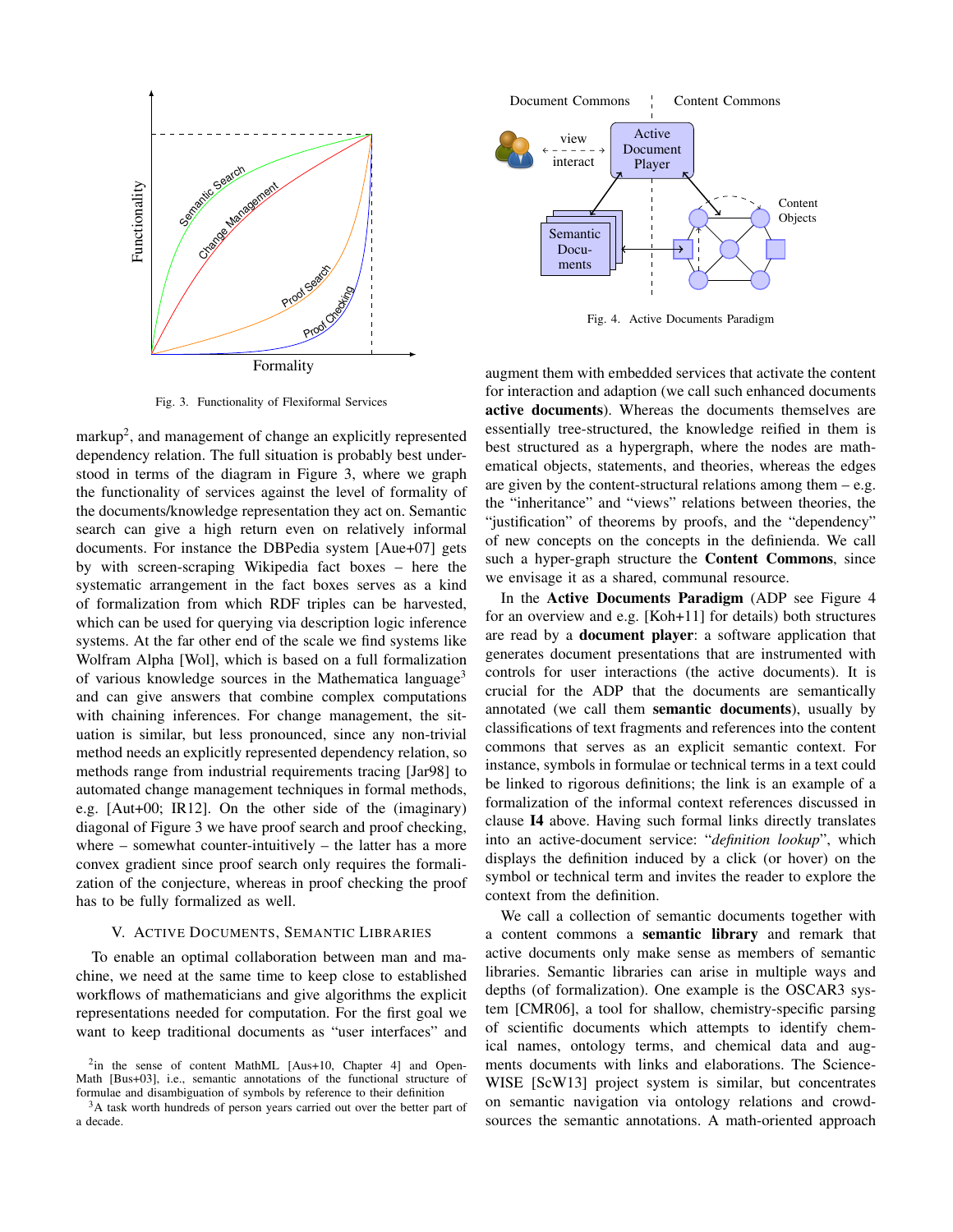is to analyze digital mathematical documents and recover semantic structures, e.g. by transforming LATEX documents into HTML5, transforming the relations given in the functional LATEX markup into RDFa annotations which can then be harvested into a content commons realized as a triple store (RDF database); see [Sta+10] for details and [Gin+09] for linguistics-based analysis methods. On the other side of the flexiformality spectrum are presentation workflows that start from completely formal representations and generate semantic documents from that: For instance, the Mizar Mathematical Library [MizLib] – which contains over 1000 "articles" with over 50000 theorems and over 10000 definitions – is published in the *Journal of formalized Mathematics* (JFM [JFM]). JFM articles are generated from formal "Mizar articles" in an automated presentation process;the JFM still misses out on the chance to make them active, but the Mizar Wiki [Urb+10] does not. Our group has developed the Planetary system [Koh+11; PDF], a generic active document player that can be instantiated to all levels of flexiformality.

## VI. AN ACTIVE, SEMANTIC LAYER FOR STEM LIBRARIES

Mathematical documents are at the same time *i)* precision tools optimized for the efficient communication of mathematical knowledge among specialists who share a common knowledge context and *ii)* formidable obstacles to be overcome to build up this shared context which is a prerequisite for understanding. The understanding problem is aggravated by the fact that mathematical knowledge has been growing ever more diverse and intricate over time. The current digitization efforts (e.g. EuDML [Eud] and Google Books) go a first step towards wider adoption of mathematical knowledge by providing *universal access to the mathematical literature*. With the emerging technologies of flexiformal, semantic libraries and active documents, we have a way to make the mathematical literature more *accessible to non-specialists*<sup>4</sup> , by giving access to crucial aspects of the context at the "points of pain" (i.e. in the documents) at the cost of partial flexiformalization of technical documents and the establishment of a content commons.

This already reveals the main non-technical problem involved in semantic mathematical libraries: unless there is an initial investment into a core content commons to link into, the cost of semantic annotation of documents outweighs the benefit from active documents. We claim that by an act of technology adoption by a major player (a professional society, charitable foundation, funding agency, or major publisher), we can achieve method standardization and a critical mass of content that kickstarts active mathematical documents and semantic libraries. There is precedent in this: a bold (at the time) move of the AMS of requiring T<sub>EX</sub>/LAT<sub>EX</sub> in its journals brought about the improvement in mathematical/scientific typesetting we still profit from by setting a standard and creating critical mass of know-how and tools. We conjecture that the induced network effect will lead to widespread

flexiformalization<sup>5</sup>, and that we will see additional synergy effects, such as the following one: As soon as a larger body of mathematical theories becomes available (by marking up concepts and axioms) we can automatically search for "views" (aka. representation theorems) that allow to import all the theorems of the source theory of the view into the target theory (after translation with the view's signature morphism). We conjecture that systematic automated search will reveal many long-distance views that could not have been found otherwise, as the chance that humans know source and target theories well enough to notice the structural similarities (a one-brain constraint) is slim in today's highly specialized sciences. Methods for this search exist [NK07], we only lack the semantic libraries.

In conclusion we can state that the relaxation of the blackand-white distinction of formality and informality to the flexiformality continuum opens up considerable opportunities for machine support in STEM research and applications. The flexiformalist manifesto suggests three concrete steps to reap these benefits: *i*) foundational research in the concept of flexiformality, *ii*) joint representation formats and tool stacks, and *iii*) a large case study to evaluate applicability and practical utility of flexiformalization. We have already seen first steps in all three directions, and propose flexiformalization as an exciting and integrating topic of meta-scientific research.

Acknowledgements The flexiformal manifesto presented here crystallizes ideas that have been floating around in the MKM and CALCULEMUS communities for almost two decades, the author gratefully acknowledges that his ideas have been influenced by discussions, publications, and system demos by Andrea Asperti, Bruno Buchberger, Jacques Carette, Claudio Sacerdoti Coen, Joe Corneli, James Davenport, William Farmer, Deyan Ginev, Mihnea Iancu, Fairouz Kamareddine, Manfred Kerber, Andrea Kohlhase, Christoph Lange, Bruce Miller, Till Mossakowski, Florian Rabe, Jörg Siekmann, Andrzej Trybulec, Josef Urban, and Stephen Watt. Work on the concepts presented here has been partially supported by the Leibniz association under grant SAW-2012-FIZ\_KA-2 and the German Research Foundation (DFG) under grant KO 2428/10- 1.

# **REFERENCES**

- [Asp12] Andrea Asperti. "Proof, Message and Certificate". In: *Intelligent Computer Mathematics*. Ed. by Johan Jeuring et al. LNAI 7362. Berlin and Heidelberg: Springer Verlag, 2012, pp. 17–31.
- [Aue+07] Sören Auer et al. "DBpedia: A Nucleus for a Web of Open Data". In: *ISWC/ASWC*. Ed. by Karl Aberer et al. Lecture Notes in Computer Science 4825. Springer Verlag, 2007.

<sup>5</sup>For instance the linked open data effort was jump-started by the emergence of DBPedia [Aue+07], which covered all conceivable subject of interest (albeit in a shallow way). This established a common data set which other datasets could relate to and thus interoperate.

<sup>4</sup> and we are all non-specialists for most of mathematics